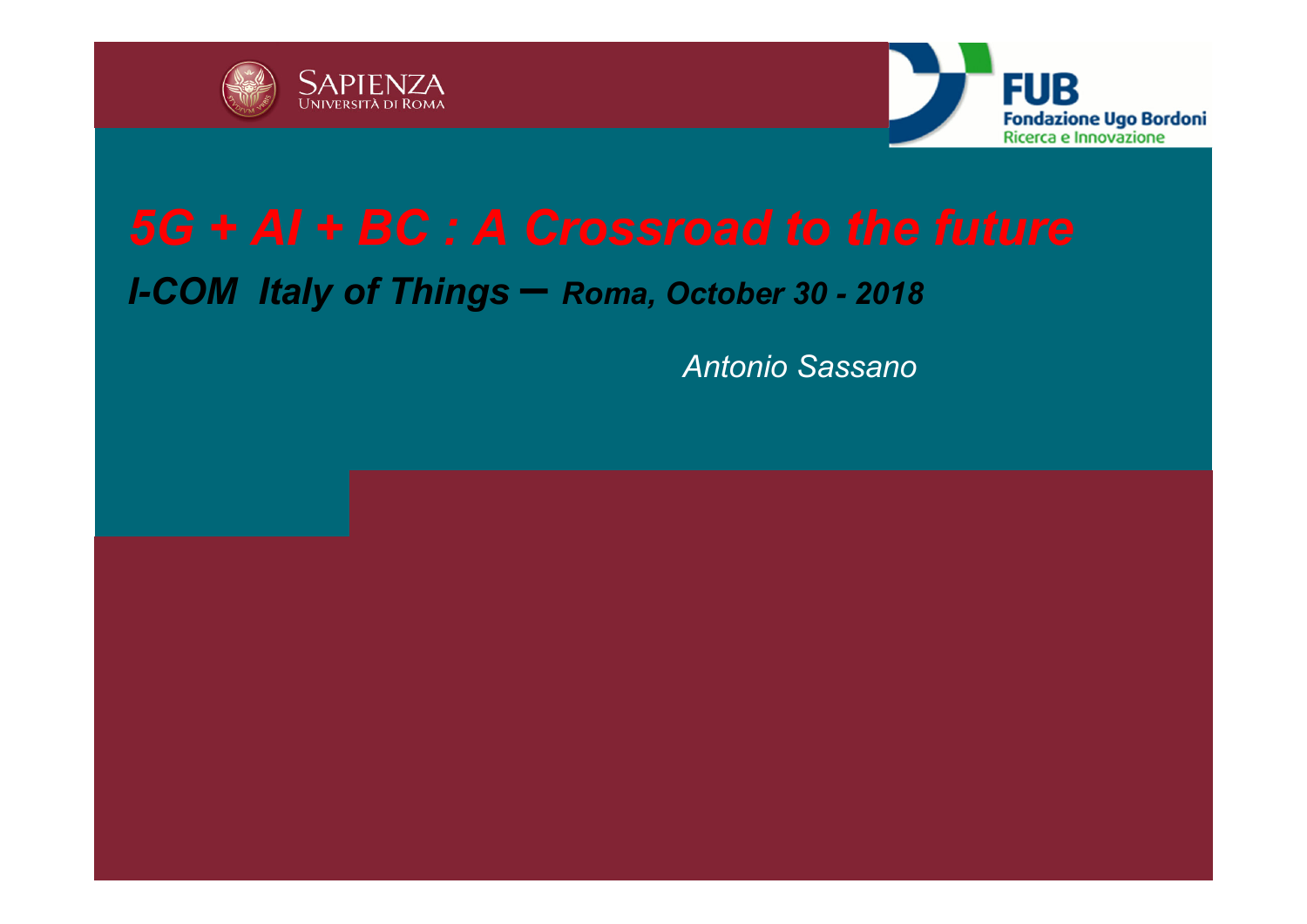# **A technological crossroad**

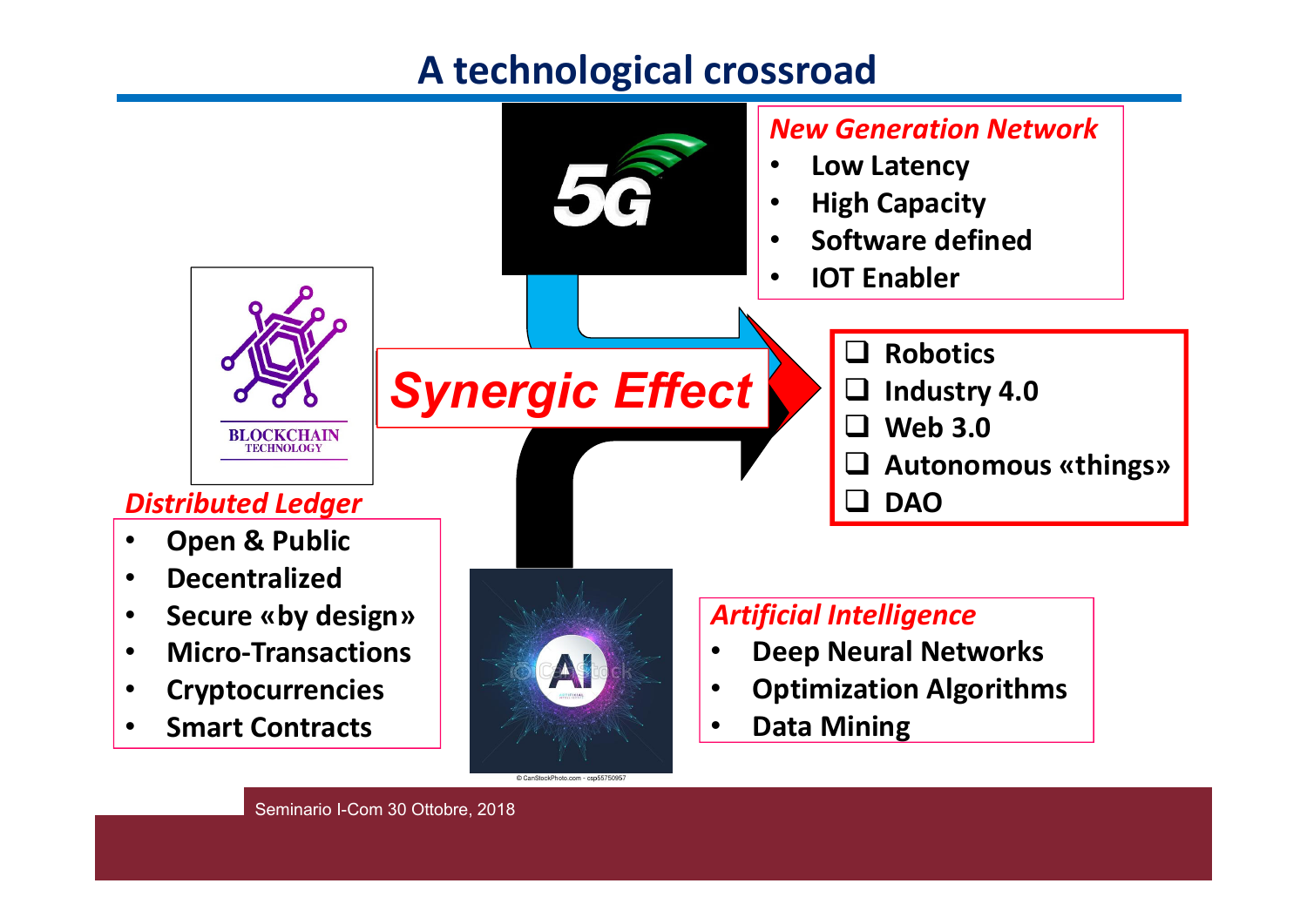## **BlockChain, AI and 5G Synergy**

- •*BChain* efficiency requires *fast end-to-end networks*  (*5G* low latency)
- $\bullet$ *5G network design/management requires complex AI algorithms*
- •*AI algorithms are empowered by the availability of massive data (5G IOT)*
- $\bullet$ *IOT transactions are empowered by micropayments (BChain transactions)*
- •*AI algorithms can control autonomous «things» only with 5G networks (LL)*
- •*Medium Access and Clustering of massive IOT ensured by AI*
- •*Massive (IOT) data market (integrity, ownership) ensured by BChain*
- •*AI Algorithm Accountability/Transparency increased by Smart Contracts*

•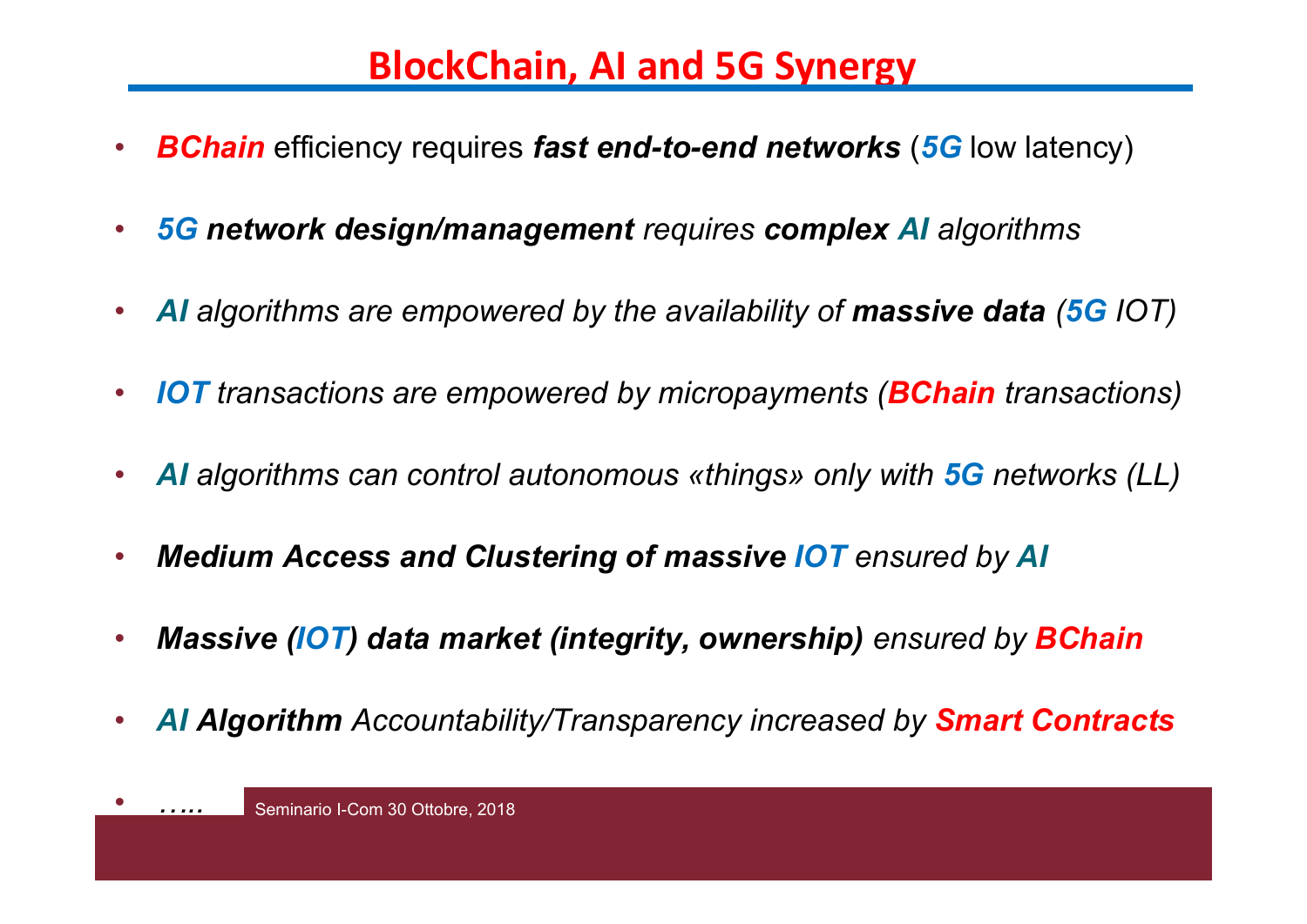# *The Public BlockChain*

*BRAVE + BAT*

Ř

brave

**IPFS** 

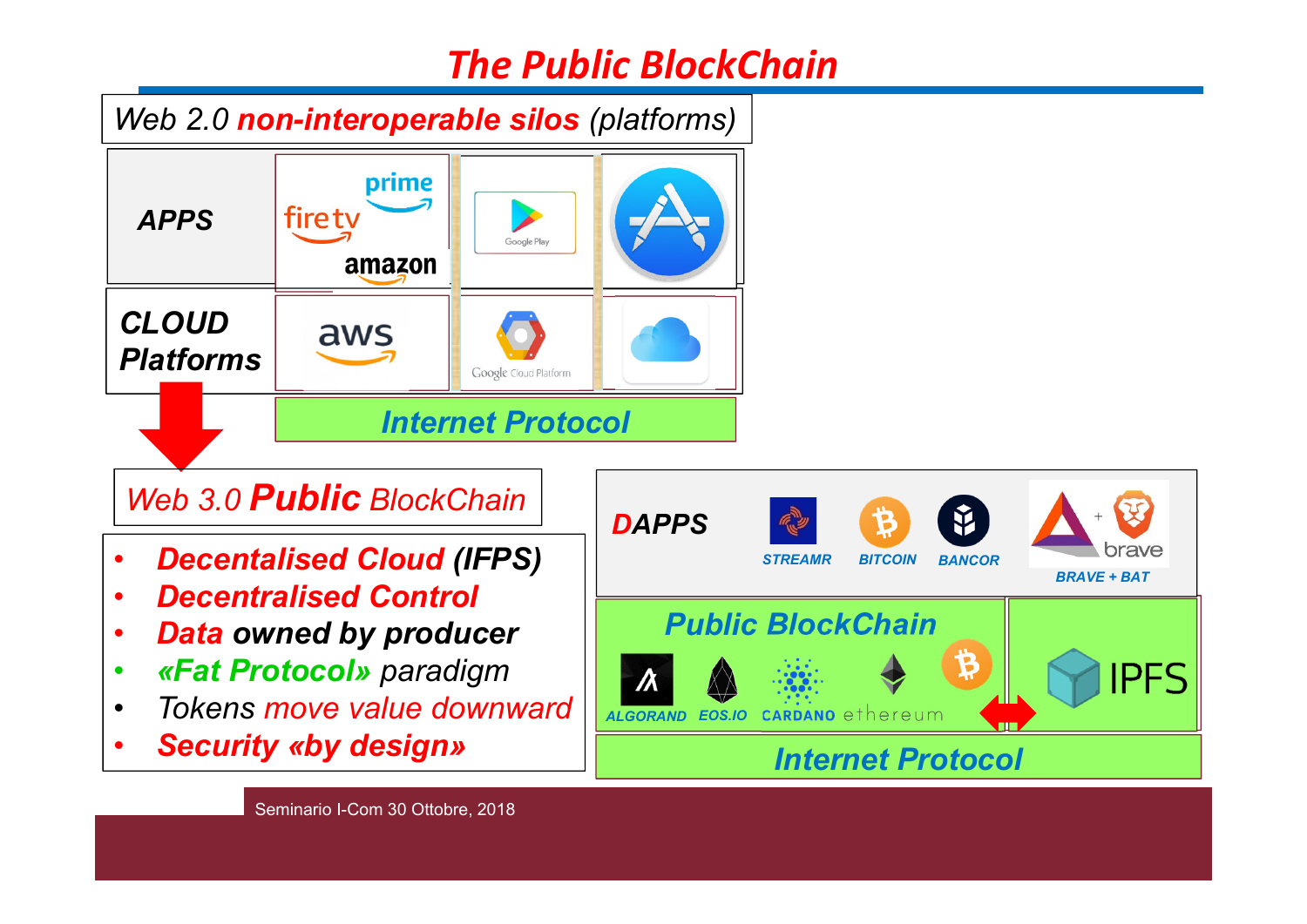# *BlockChain and Internet of Things*

- $\bullet$  **The IOT ecosystem requires:**
	- Ability to *automatically exchange value* (\$) *for data*
	- *Proof of ownership of exchanged data (data market)*
	- *Data Integrity and Reliability (tamper proof data, security)*
	- *Widespread interoperability (not silos of trust)*
	- *Billions of txn each worthing nano\$ (not centralized trust)*
- • **A technology fits the needs (Open) BlockChain**
	- BlockChain matches the natural *distributed architecture of IOT*
	- *Data Integrity: BlockChain is secure «by design»*
	- *Smart Contracts fit the automatic interactions among «things»*
	- *Micropayments and data exchange are naturally implemented*
	- DAPP *Streamr* : *Smart Contracts (Ethereum) manage (IOT) data inflow and outflow*. Data stored in a **Distributed File System** (IPFS)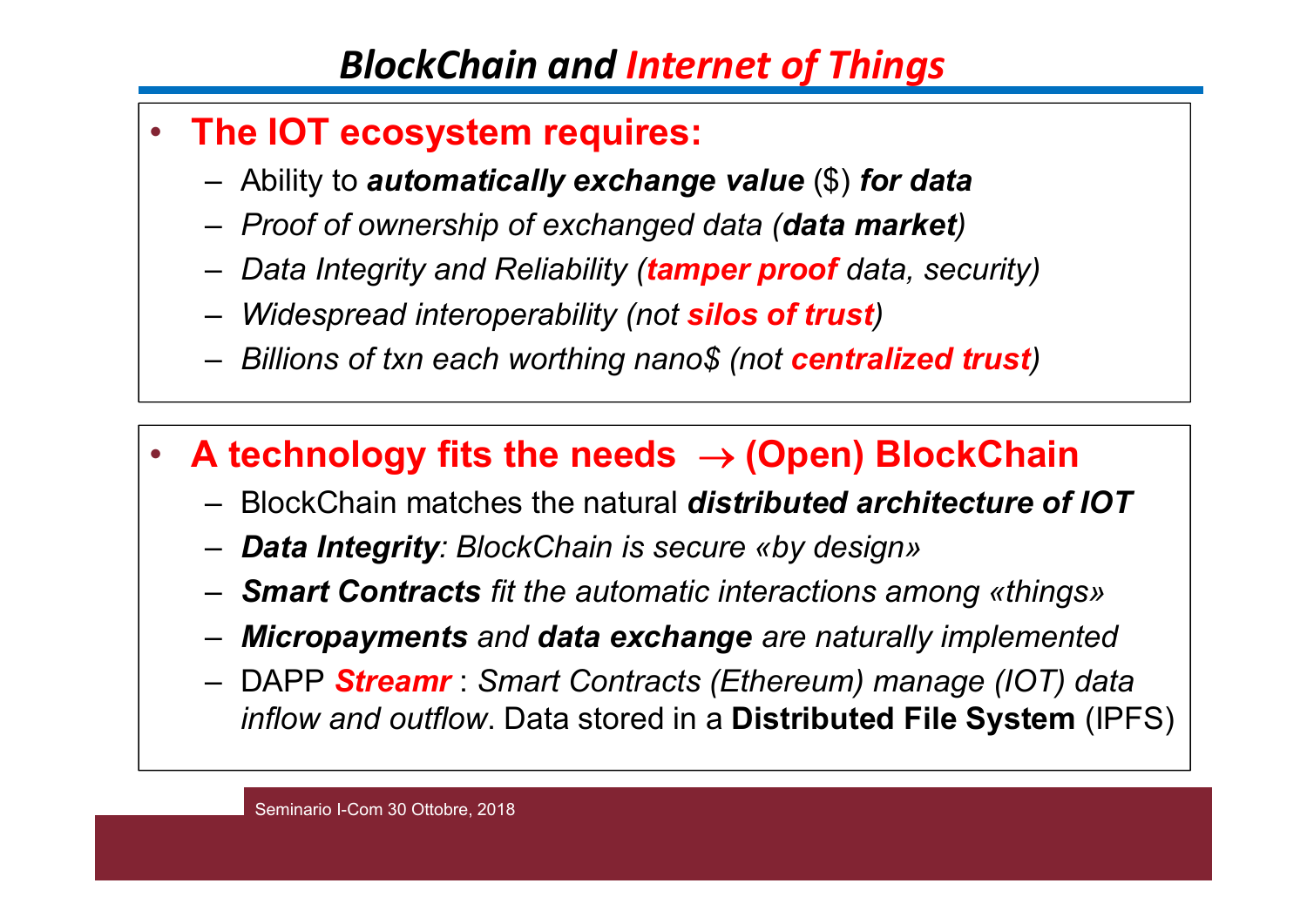## *Role of Public Administration: 5G + AI + B C*

- **The future services (all !) need 5G + AI + BC**
	- –**Driven by** *reliable* **and** *valuable* **user data** *;*
	- –*Managed* **by complex AI algorithms;**
	- –*Empowered by 5G* **communication networks**
	- **Relying upon the «trust infrastructure»: the Blockchain**
- • *The role of Public Administration* 
	- –*New rules for infrastructure «roll-out» (permits, em pollution)*
	- *Clear and predictable spectrum strategy («spectrum review»)*
	- – *Strong demand side policy (smart roads, e-health, public goods management, process digitalization)*
	- New rules to guarantee an *Equitable acces to 5G networks***,** *Network (Cyber) Security and Algorithm Accountability*
	- *Funding Basic Research and Research Projects*
	- –*Promote Experiments (Challenges) on real life (PA?) problems*